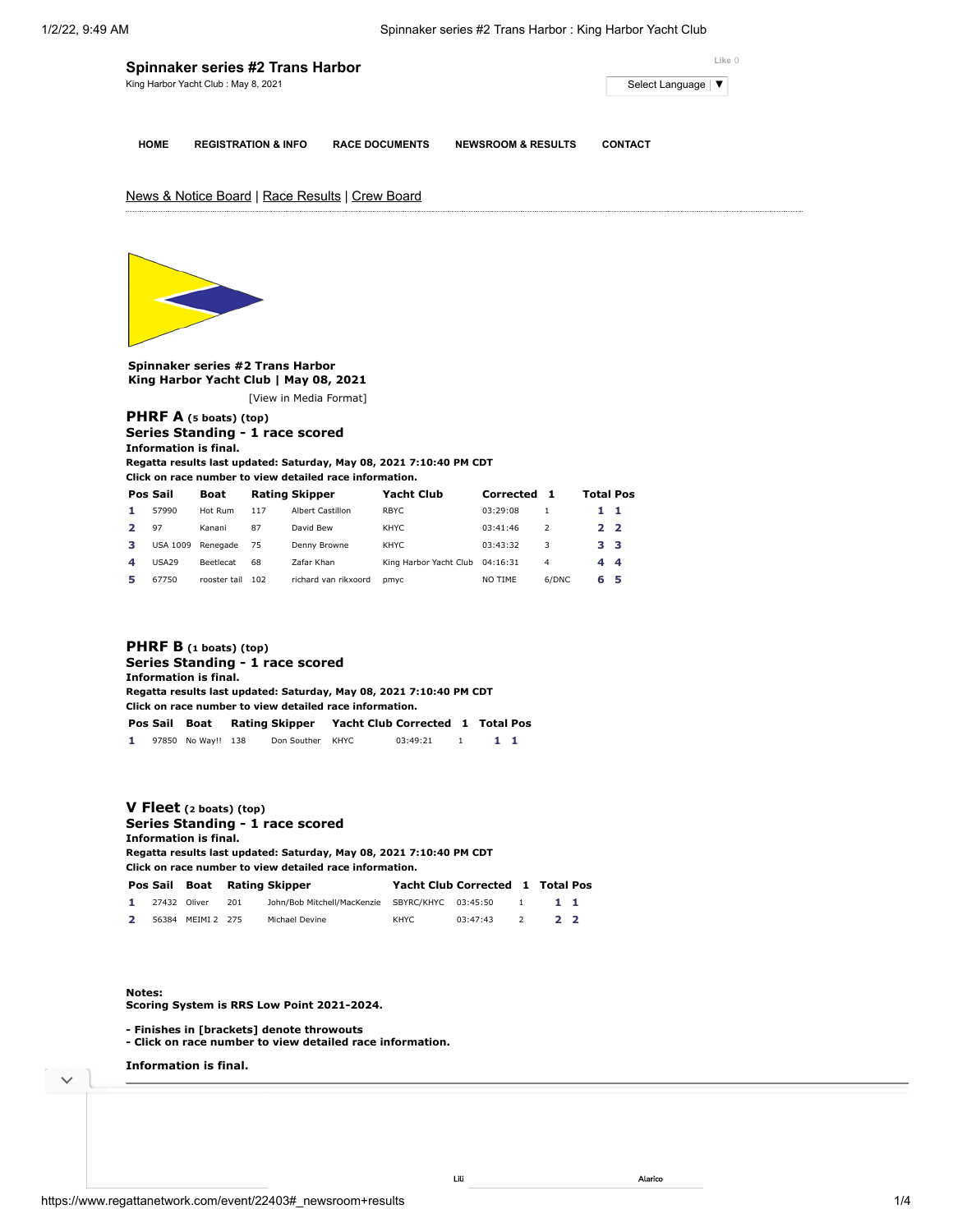$\checkmark$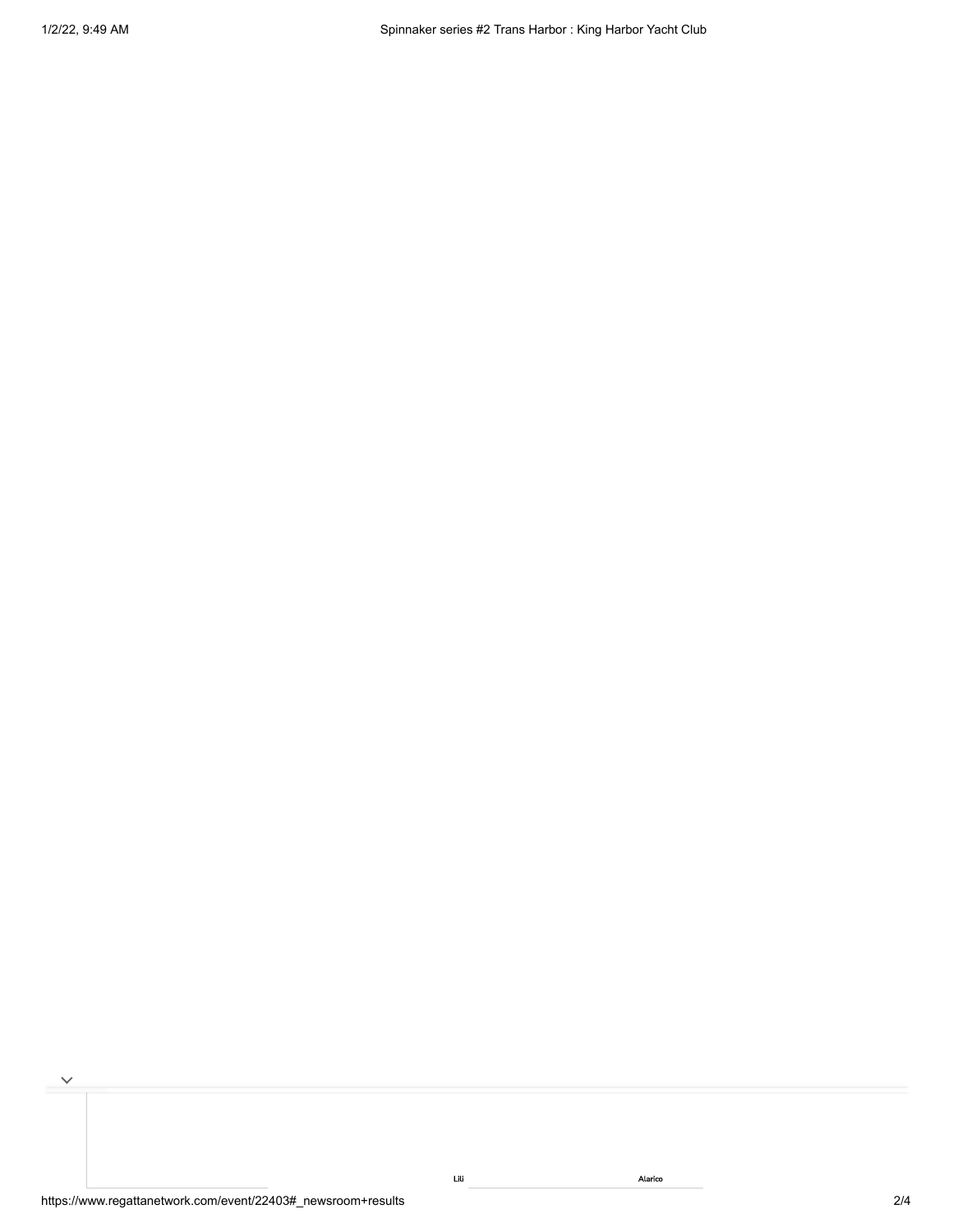$\checkmark$